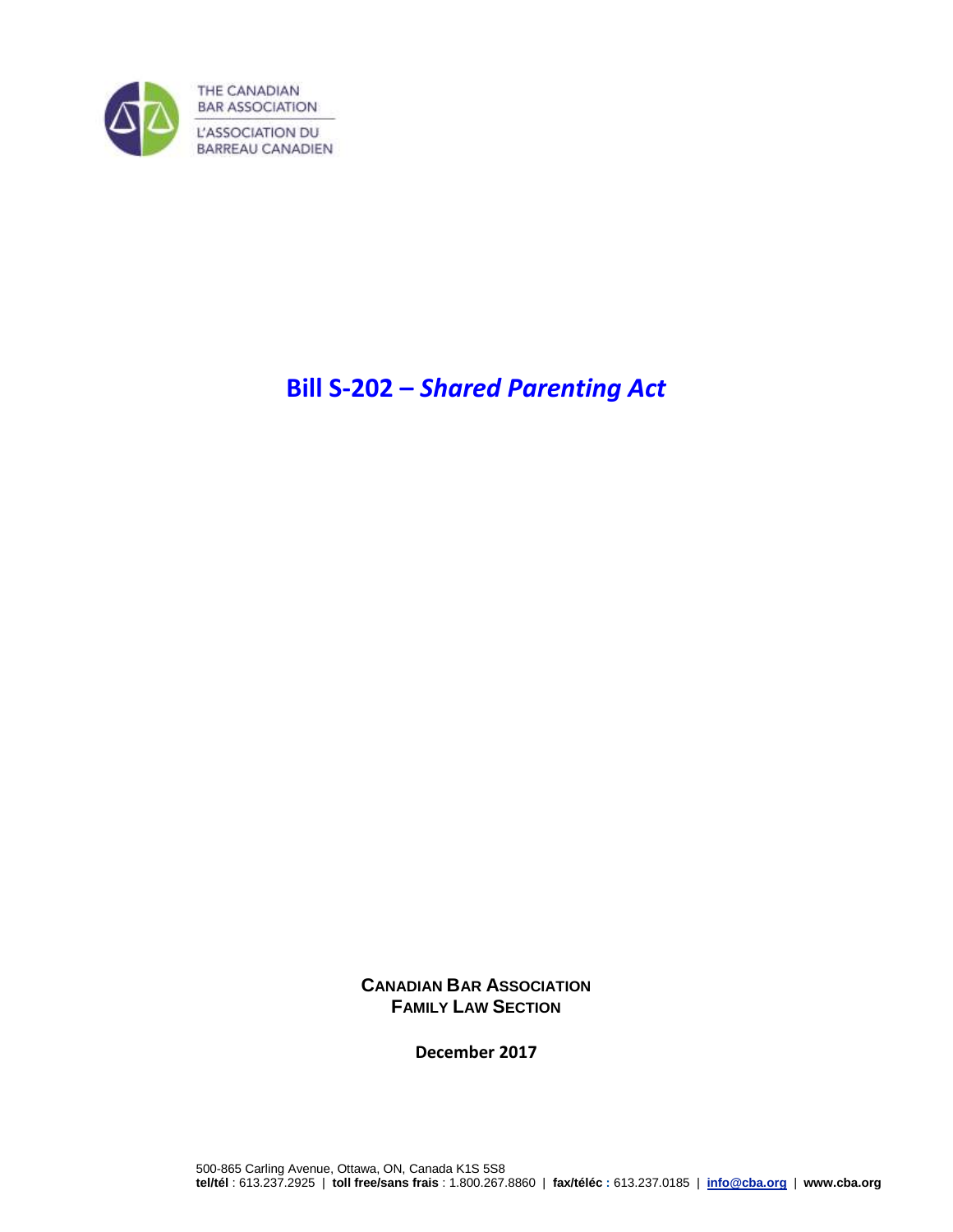#### **PREFACE**

The Canadian Bar Association is a national association representing 36,000 jurists, including lawyers, notaries, law teachers and students across Canada. The Association's primary objectives include improvement in the law and in the administration of justice.

This submission was prepared by the CBA Family Law Section, with assistance from the Legislation and Law Reform Directorate at the CBA office. The submission has been reviewed by the Legislation and Law Reform Committee and approved as a public statement of the CBA Family Law Section.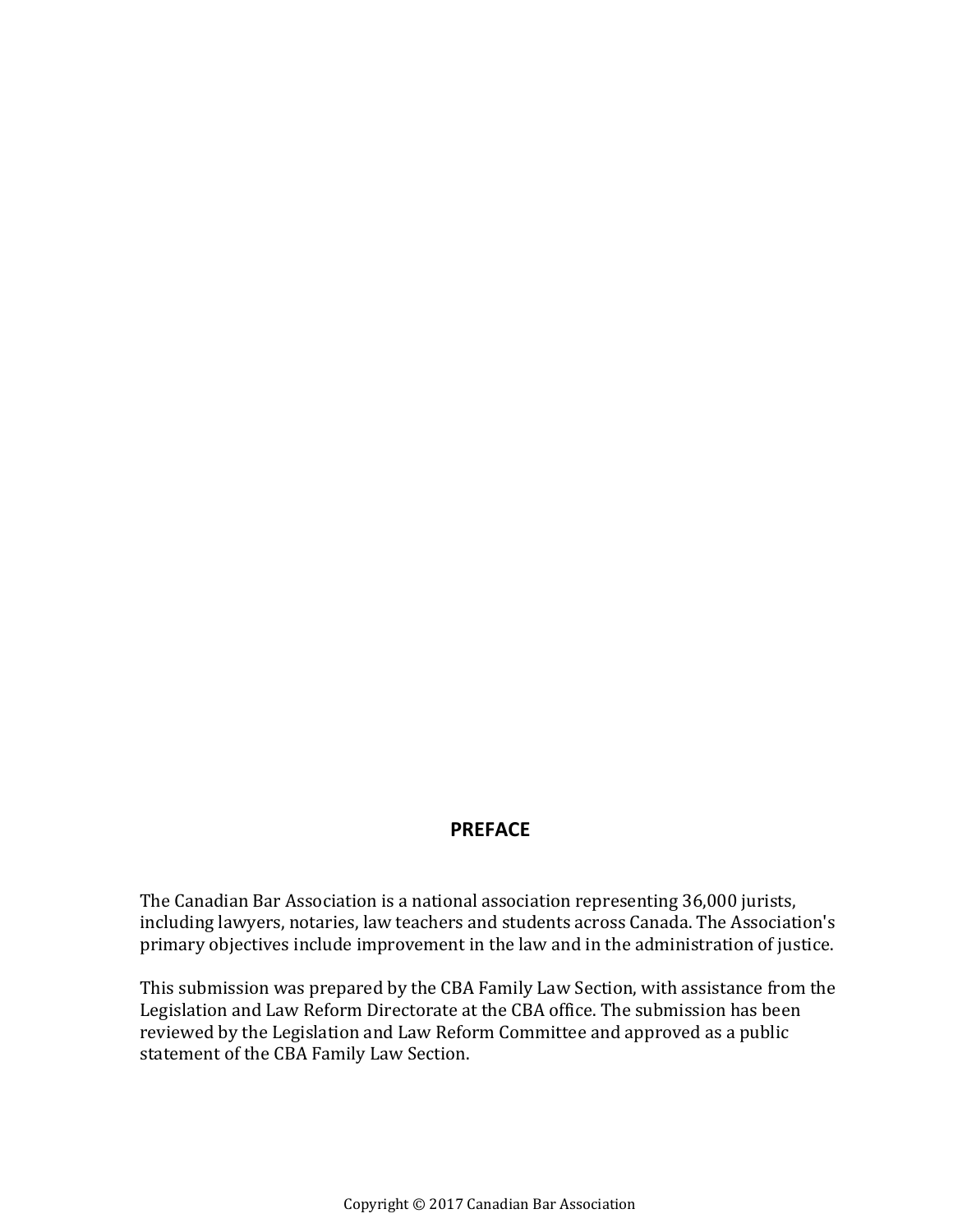# **TABLE OF CONTENTS**

# **Bill S-202 –** *Shared Parenting Act*

| Н.  |    |                                                  |  |  |
|-----|----|--------------------------------------------------|--|--|
| Ш.  |    |                                                  |  |  |
|     | 1. | List Criteria for Determining the Best Interests |  |  |
|     | 2. | Clarify parental responsibilities and change     |  |  |
|     | 3. |                                                  |  |  |
|     | 4. |                                                  |  |  |
|     | 5. |                                                  |  |  |
|     | 6. |                                                  |  |  |
|     | 7. | Expanded Use of Unified Family Courts  11        |  |  |
| IV. |    |                                                  |  |  |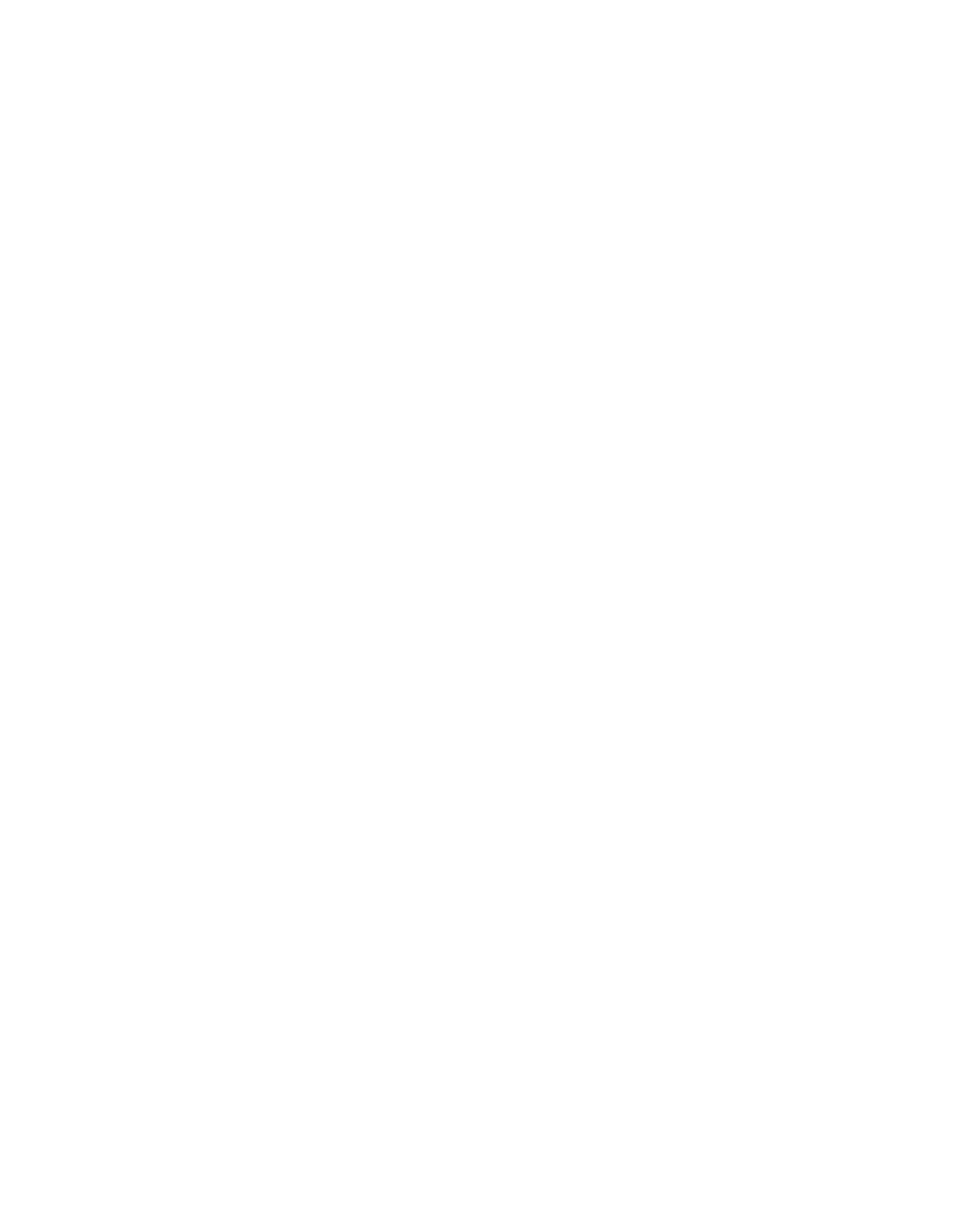# **Bill S-202 –** *Shared Parenting Act*

# <span id="page-4-0"></span>**I. FOCUS ON BEST INTERESTS OF THE CHILD**

The Family Law Section of the Canadian Bar Association (CBA Section) appreciates the opportunity to comment on Bill S-202, *Shared Parenting Act*, a private members' bill sponsored by Senator Anne Cools. The CBA is a national professional association representing over 36,000 lawyers, law students, notaries and academics, with a mandate that includes seeking improvement in the law and the administration of justice. The CBA Section's members are specialists in family law. We assist all family members in restructuring their responsibilities and arrangements following separation and divorce and see these issues from all perspectives.

The best interests of the child should remain the fundamental overriding consideration for determining custody and access. <sup>1</sup> The CBA Section has long opposed any legislated presumption to determine what parenting arrangement is best after a family breakdown. The focus of the *Divorce Act* is on achieving justice in each individual case, and presumptions about parenting detract from that focus.

In 1998, after an in depth study and testimony from many witnesses, the Special Joint Committee on Child Custody and Access (Special Joint Committee) produced *For the Sake of the Children: Report of the Special Joint Committee on Child Custody and Access*. <sup>2</sup> While recognizing the benefits of joint parental responsibility, the Special Joint Committee said that;

*legislation that imposes or presumes joint custody as the automatic arrangement for divorcing families would ignore that this might not be suitable for all families, especially those with a history of domestic violence or of very disparate parenting roles….*

*It is our view that the courts must retain the discretion to deal with the unique facts of each case. Relying upon a presumption will not assist, whether the presumption is based upon the status quo prior to separation or based upon assuming that parents are equally willing or capable of meeting the needs of their children.***<sup>3</sup>**

l

<sup>1</sup> See, CBA Resolution 10-04-A.

<sup>&</sup>lt;sup>2</sup> For the Sake of the Children: [Report o](http://publications.gc.ca/site/eng/80994/publication.html)f the Special Joint Committee on Child Custody and Access.

<sup>3</sup> *Ibid.* at 42.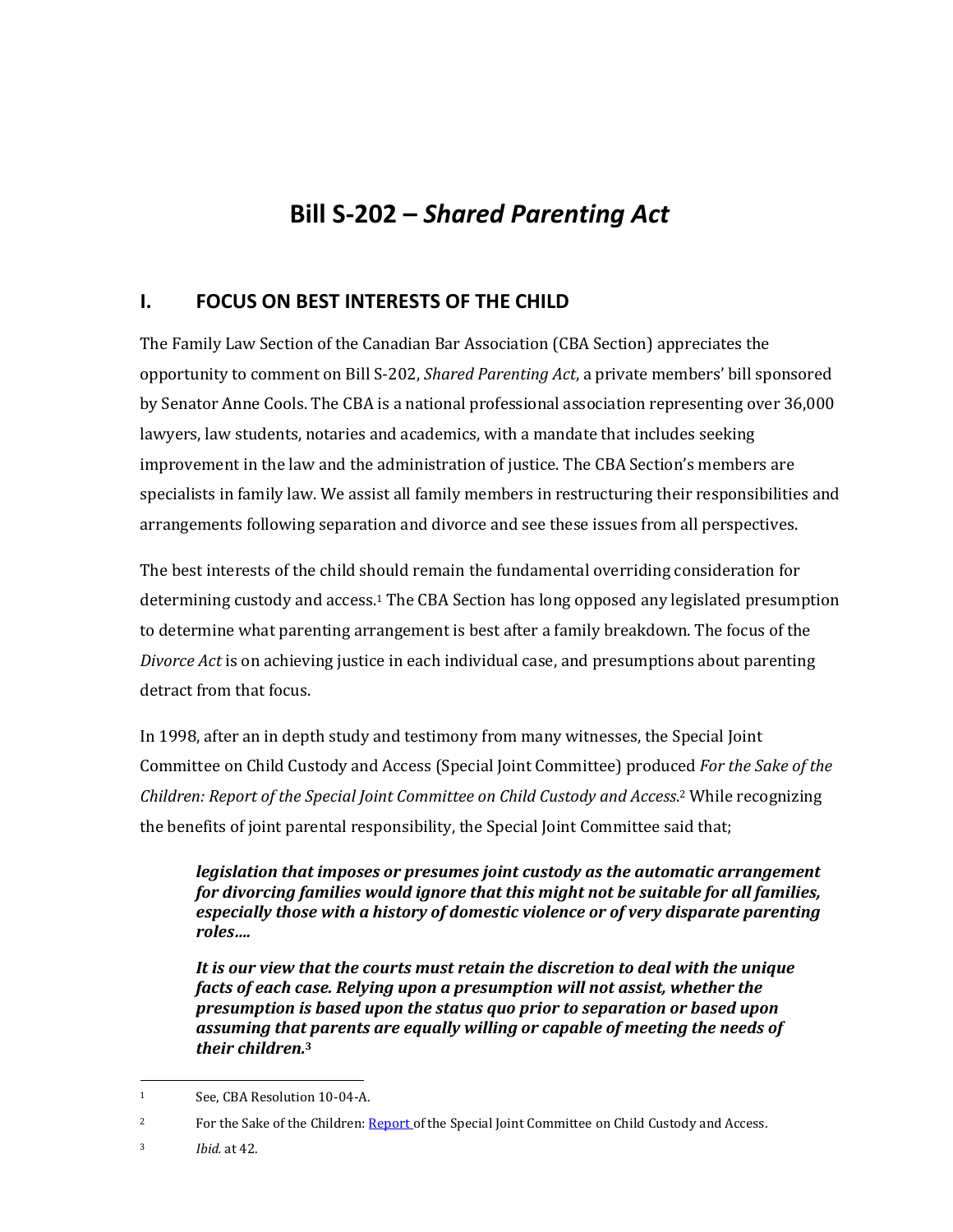The CBA Section recommends that the Bill not move forward. The CBA Section has expressed opposition to other private member's bills that would have imposed a presumption of equal parenting time for both parents. Those bills, like other proposals to amend the *Divorce Act* to change the 'best interests of the child' test, relied on laudable goals like promoting equality between the sexes and more predictability for divorcing families. However, presumptions based on parental rights or other considerations only divert attention from the primary right of children to be in whatever parenting arrangement is best for them at that time.

Presumptions can also mean that families who could otherwise make constructive, amicable arrangements must apply to a court to avoid the presumptive form of parenting arrangements. Presumptions for parenting regimes post-separation, including that parenting should be equally shared unless another schedule is proven to be in the child's best interests, too often result in more difficult and divisive custody litigation. The primary parent pursuing a custodial arrangement otherwise in the child's best interests must show that the other parent is unable to meet the children's needs to rebut the presumption. Custody litigation already promotes high conflict between parents, which is inevitably detrimental to the children involved. <sup>4</sup> Legislative changes that would further exacerbate this conflict should be avoided.

We oppose putting the focus on parents' rights rather than what is best for children. Currently, there are no 'mother's rights' or 'father's rights' in custody and access determinations, only the right of children to reside in the parenting arrangement that advances their best interests. The CBA Section believes the law should remain focused on this fundamental priority. For some families, an equal, shared parenting schedule may well be in children's best interests, but it is only one of many possible options available.

# <span id="page-5-0"></span>**II. CONCERNS WITH BILL S-202**

Bill S-202 seems to attempt a back door approach to what has proven unacceptable through the front door. It assumes that shared and equal parenting is always in the best interests of children. Shared parenting may often be desirable, but it is not always appropriate and must be determined on a case by case basis.

 $\overline{\phantom{a}}$ 

<sup>4</sup> Justice Canada, *The Early Identification and Streaming of Cases of High Conflict Separation and Divorce: A Review* (Ottawa: Justice Canada, 2015).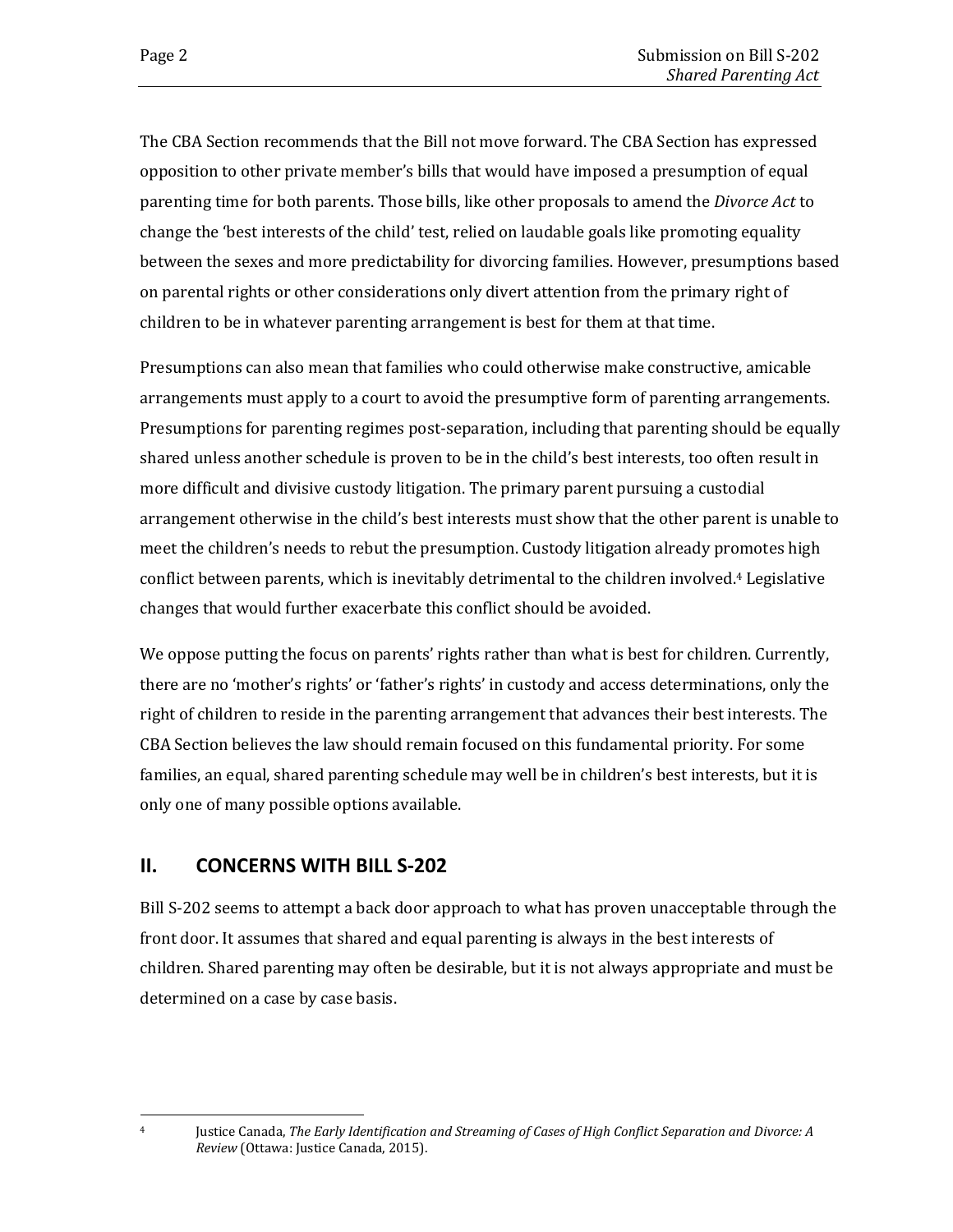Family law must be sufficiently flexible to evolve with society's norms and expectations. In contrast, Bill S-202 would hamper judicial discretion and make case law in this area increasingly stagnant, rather than reflecting current best practices.

#### *Subsection 11(1) of the Divorce Act is amended by adding the following after paragraph (a):*

*(a.1) to satisfy itself that reasonable arrangements have been made for the parenting of any children of the marriage, having regard to their best interests, and, if such arrangements have not been made, to stay the granting of the divorce until such arrangements are made.*

Courts already have obligations similar to those proposed in this paragraph. Section 11(1)(b) of the *Divorce Act* requires a court to satisfy itself that reasonable arrangements have been made for the support of children and the Child Support Guidelines set a reasonable objective standard for the court to measure any proposed arrangement.

However, in determining whether reasonable arrangements have been made for parenting children in their best interests, courts must look deeper, without an objective measurable standard or a simple formula. Each case turns on the specific facts of the family involved and there is no one baseline for the court to ground its analysis.

Resolving custody and access issues can require a lengthy process, including assessments. Wait times for trials may be a few years, depending on jurisdiction. It would be unreasonable to further hold up the divorce when parties disagree about whether arrangements are in place in the best interests of the child. That requires an analysis by the court, which is the function of the trial.

Further, this paragraph refers to 'parenting', but custody and parenting are different concepts. Parenting is not defined in the *Divorce Act* and is only one aspect of custody. For example, in Alberta, the word 'parenting' refers to access to children and parents typically have 'joint custody' rather than 'joint parenting'. Parenting would be only one aspect of a joint custody arrangement.

#### *Section 15 of the Act is replaced by the following:*

*15. In sections 15.1 to 16.1, "spouse" has the meaning assigned by subsection 2(1), and includes a former spouse.*

*The Act is amended by adding the following after section 16:*

*16.1 (1) In this section, "parenting plan" means a plan that sets out, in whole or in part, the responsibilities and authority of each spouse with respect to the care, development and upbringing of a child of the marriage*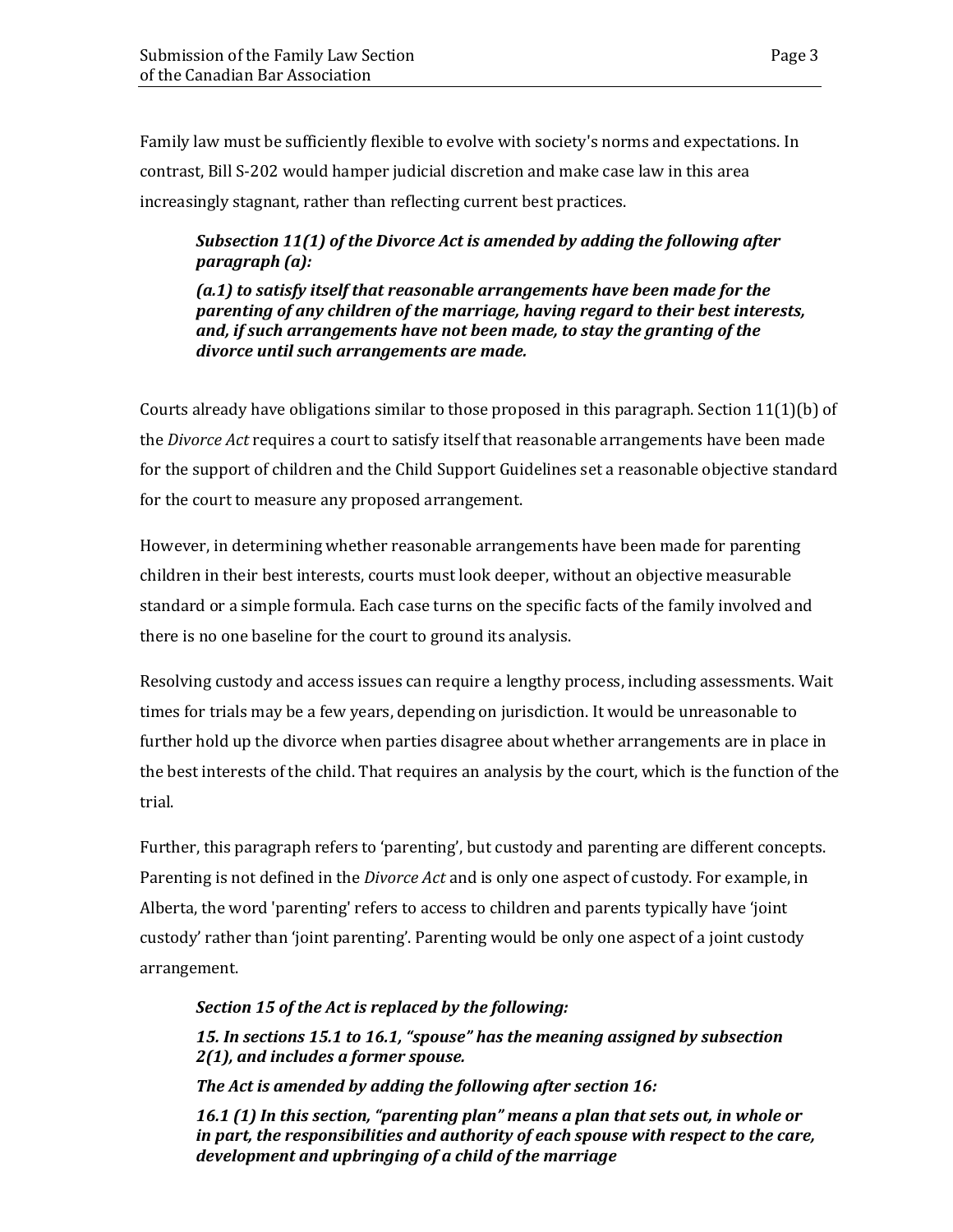Bill S-202 does not explain how a 'parenting plan' differs from parenting provisions in separation agreements, which could cause confusion. In a similar vein, the term 'reasonable arrangements' proposed in section  $11(1)(a.1)$  is not defined and may lead to further confusion as it is unclear if a parenting plan [section  $16.1(1)$ ] will be required to satisfy the proposed 'reasonable arrangements' test. This could increase unnecessary litigation and conflict for Canadian families who prefer to settle matters with more general unspecified terms of care and control or parenting.

In addition, requiring parties to have parenting plans and asking judges to reject divorce applications without reasonable arrangements made for parenting could create more access to justice problems. The added cost of doing this work, the added layers for unrepresented people to navigate and the delays as a result should not be underestimated.

The terms 'care, development and upbringing' in Bill S-202 are not currently used in laws for determining the best interests of children. They are also not defined, and no explanation is offered on how they differ from the terms 'health, education and welfare' in section 16(5).

Parties already routinely include custody and access, and parenting provisions in agreements. The proposed amendments to section 16.1(1) seem to both impose on and micromanage the parties. It should be deleted.

# *(a) child's place of residence or residential schedule; (b) allocation of time spent by the child under the care of each spouse;*

These are already included in and form the basis of custody and access agreements between parties. It is unhelpful to dictate or legislate these obligations.

## *(c) allocation and exercise of decision-making authority relating to the child's education, health, and moral or religious upbringing;*

Canadian case law has largely settled the issue of children's religious upbringing, but Bill S-202 could reopen the issue given its apparent inconsistency with current case law. *Young v. Young*5, as it has been interpreted and followed, has almost eliminated litigation in this emotionally charged area. Case law has decided the issue of children's religious upbringing specifically based on the 'best interest of the child' test. In *Young v. Young*, the Supreme Court of Canada determined that one parent's view on religion cannot be imposed on the other parent, even as it relates to parenting the children, unless shown not to be in the child's best interests. Bill S-202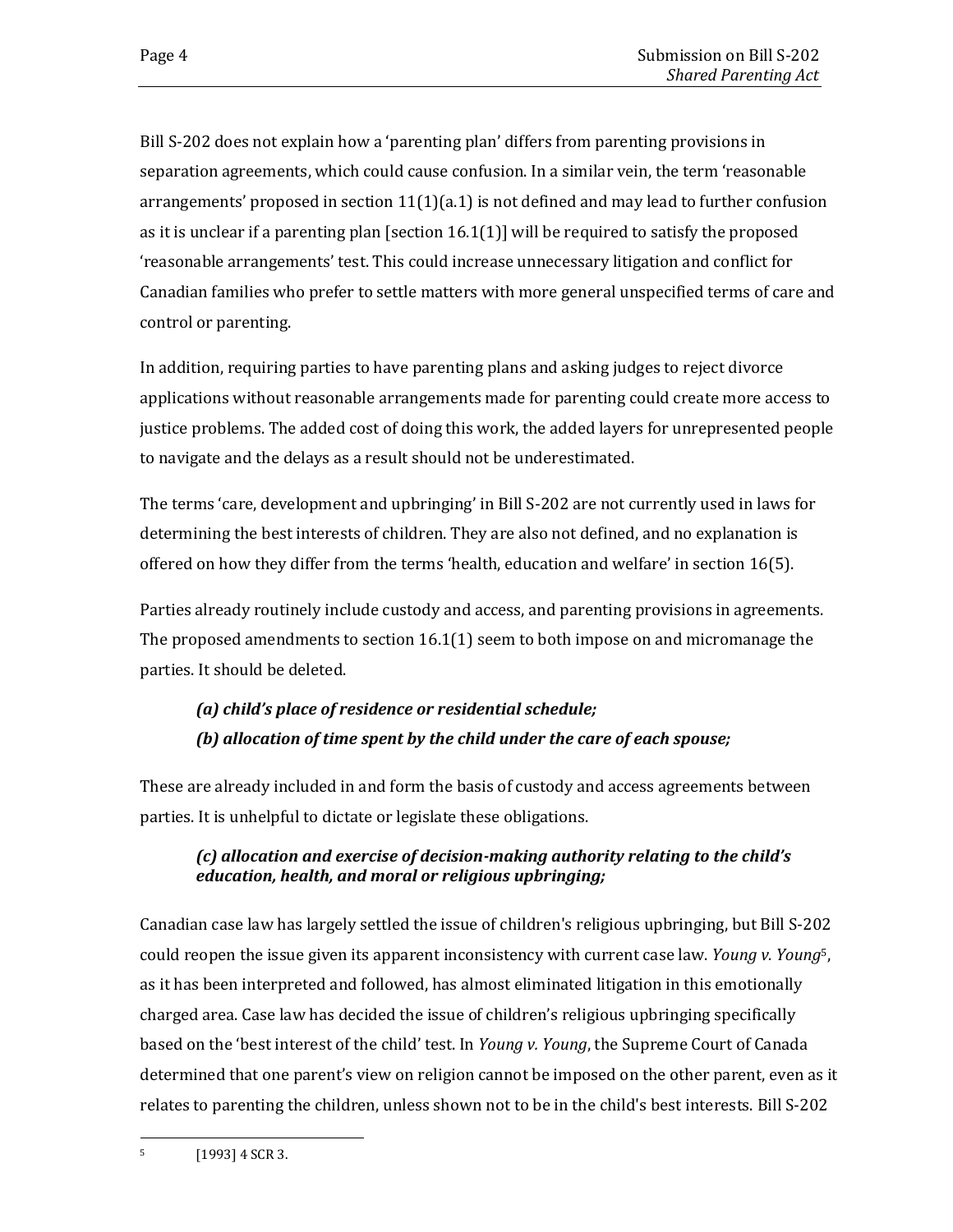appears to contradict that finding, and would reopen settled law around whether one parent can dictate religious upbringing of children when in the care of the other parent.

The word 'moral' in this section of the Bill is ambiguous and subjective, and would lead to more disputes and litigation. Bill S-202's proposal to open up these charged issues is only likely to increase conflict between parties and runs contrary to the best interests of children.

# *(d) process for resolving disputes between the spouses as to the interpretation or implementation of the plan;*

Although provisions for parenting coordinators, mediators, arbitrators and other alternate dispute resolution mechanisms are often included in agreements, most provincial and territorial legislation is clear that mediation and arbitration cannot be imposed. <sup>6</sup> There is already a process for resolving disputes when parties are unable to agree: variation applications. In our view, it makes sense for parties or the court to determine the appropriate dispute resolution mechanism based on the individual case.

# *(e) process for revising or updating the plan; or*

Section 17 of the *Divorce Act* already provides a process and any other mechanism would be through alternative dispute resolution.

# *(f) any other matter relating to the child's care, development and upbringing.*

The language 'care, development and upbringing' is inconsistent with the language in the *Divorce Act* and provincial and territorial laws. For example, legislation in Ontario and Alberta already lists factors to be taken into consideration.

## *(2) An application made by either or both spouses under section 16 may include a parenting plan.*

This is redundant and some applications already provide parenting plans. As the language is permissive and already included in the current law, this section should be omitted.

#### *(3) The court may approve a parenting plan, with such modifications, if any, as the court considers appropriate, taking into consideration only the best interests of the child, and may incorporate the approved plan into the order it makes under section 16.*

Again, this is redundant, as permitted under current legislation and covered by rules of evidence. The court may consider the agreement if relevant to the issue being decided.

l <sup>6</sup> In BC, ADR can be imposed.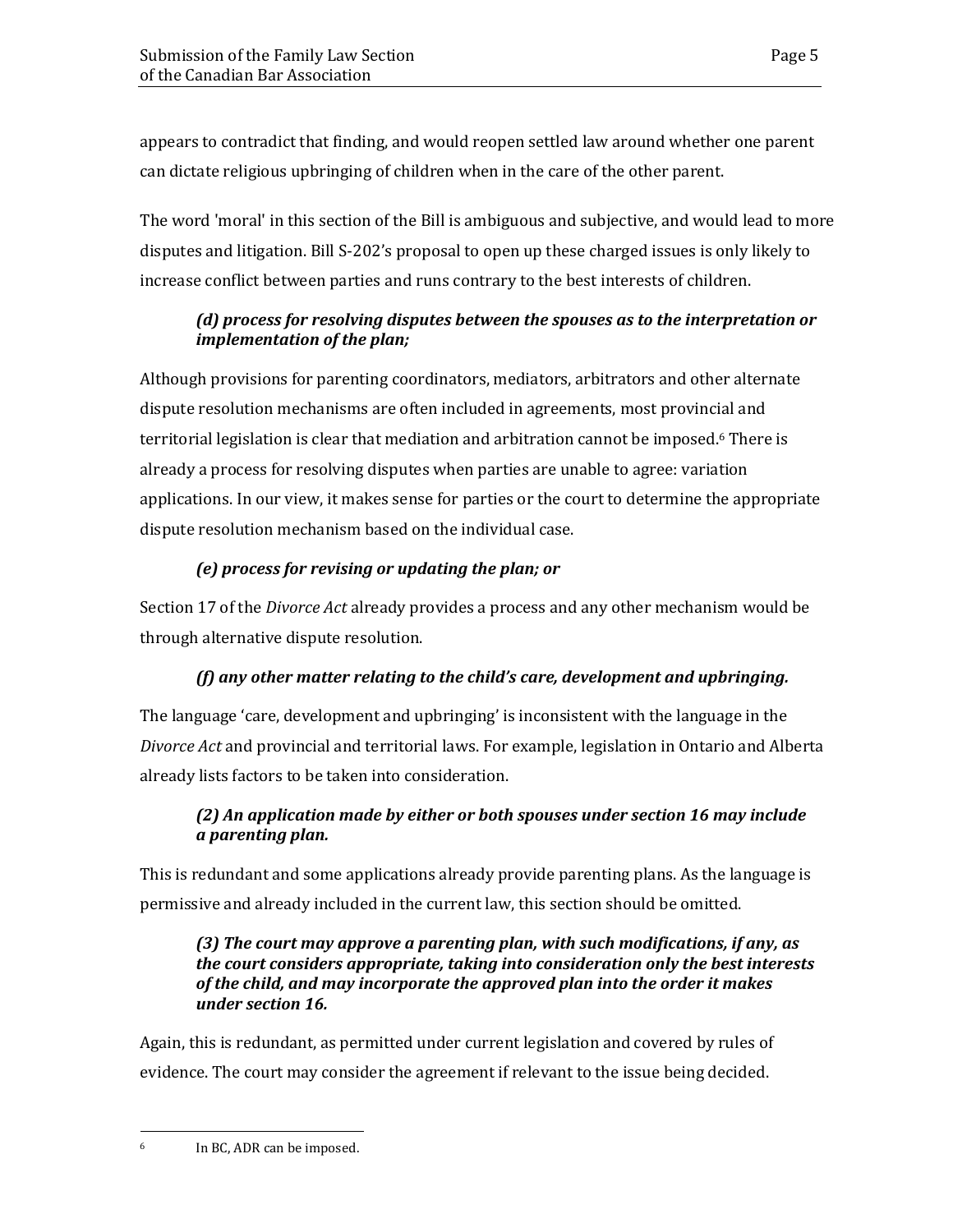This could also be interpreted as imposing an additional duty on the court, in a justice system already strained and lacking in resources.

### *(4) Subject to subsection (6), a parenting plan should expressly recognize the following principles:*

*(a) the purpose of the plan is to serve the bests interests of the child as determined by reference to the condition, means, needs and other circumstances of the child.*

Section 16(8) and (10) of the *Divorce Act* sets out factors for a court to consider. We are concerned about dictating principles to be included in parenting plans, as each case is and should be determined based on individual facts.

#### *(b) the plan shall be interpreted at all times by reference to the best interests of the child, and all decisions and actions of the parents under the plan shall be made or taken in a manner that is consistent with those best interests;*

It is unclear that this would add anything to paragraph (a) above. Again, it seems redundant.

#### *(c) the dissolution of the parents' marriage does not alter the fundamental nature of parenting, which remains a shared responsibility, nor does it sever the enduring nature of the parent-child bond;*

This language is problematic. There is no definition or explanation of the 'fundamental nature of parenting' and joint parenting may not have occurred during the marriage. All parent-child relationships are not the same and 'shared responsibility' is not always the reality. In some cases, shared parenting would not be in the best interests of the child.

It is dangerous and contrary to the best interests of children to assume shared parenting is always appropriate and should be the starting point for all cases, changing the onus between the parties.<sup>7</sup>

#### *(d) the child has the right to know and be cared for by each parent, including the right to have a personal, meaningful and ongoing relationship with each parent and to maintain direct contact with each parent on a regular basis;*

The principle of maximum contact is included in *Divorce Act* section 10. Interestingly, this proposed paragraph omits the specific phrase in that section saying 'that is consistent with the best interest of the child'.

 $\overline{a}$ <sup>7</sup> The Bill appears to dictate 'attachment theory' which, while desirable, is not always the reality. It cannot be dictated but must be determined on a case by case basis. It is only one factor among many to consider.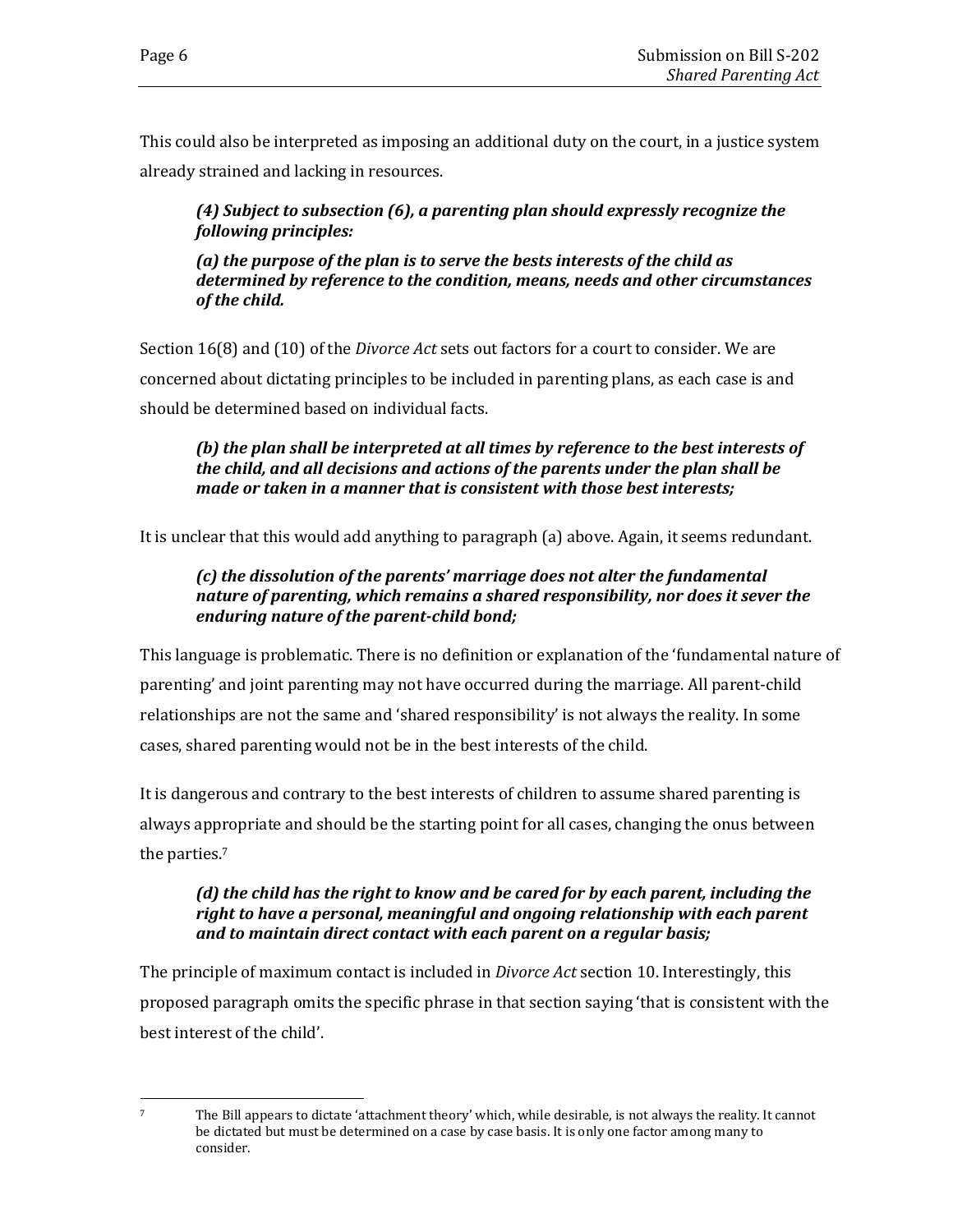Simply put, in many cases it is not in the best interest of the child to have a personal, meaningful and ongoing relationship with each parent. This must be determined on a case by case basis.

Further, while not the norm, cases that do not settle and proceed to trial generally involve high conflict or mental health issues. It is especially those types of cases that are more likely to challenge the assumptions underlying this paragraph.

#### *(e) the child has the right to spend time with, and communicate with, other persons with whom the child has a significant relationship, such as grandparents and other relatives;*

This paragraph would require the rights of grandparents to be considered in developing a parenting plan. The CBA Section has opposed mandatory consideration of contact between children and grandparents after separation. This requirement would undermine parental authority, giving grandparents more rights to access children after divorce than in families not separated or divorced. Most territorial and provincial legislation gives anyone, including a grandparent, the right to apply for access to children when shown to be in children's best interests.

It is contrary to good public policy for grandparents and other family members to be equipped to sue parents for access to children. Again, the Bill omits reference to the child's best interests in these determinations. Rather, the proposal seems to create an absolute right for third parties where none currently exists. In our experience, it would increase litigation, costs and conflict, all contrary to the best interest of the child and the justice system as a whole.

Further, the proposal risks eroding or eliminating parental rights. In some scenarios, a parent's time with children would be further limited because they would be required to share time with third parties or grandparents.

#### *(f) each parent has the right to make inquiries, and to be given information, as to the health, education and welfare of the child; and*

Section 16(5) of the *Divorce Act* already includes a presumption towards access parents having a right to this information, absent a court order to the contrary.

#### *(g) each parent retains authority and responsibility for the care, development and upbringing of the child, including the right to participate in major decisions respecting the child's health, education, and moral or religious upbringing.*

Our comments on section  $4(c)$  are relevant here. Again, the word 'retains' assumes that this authority and responsibility was shared during the marriage, which is not always the case.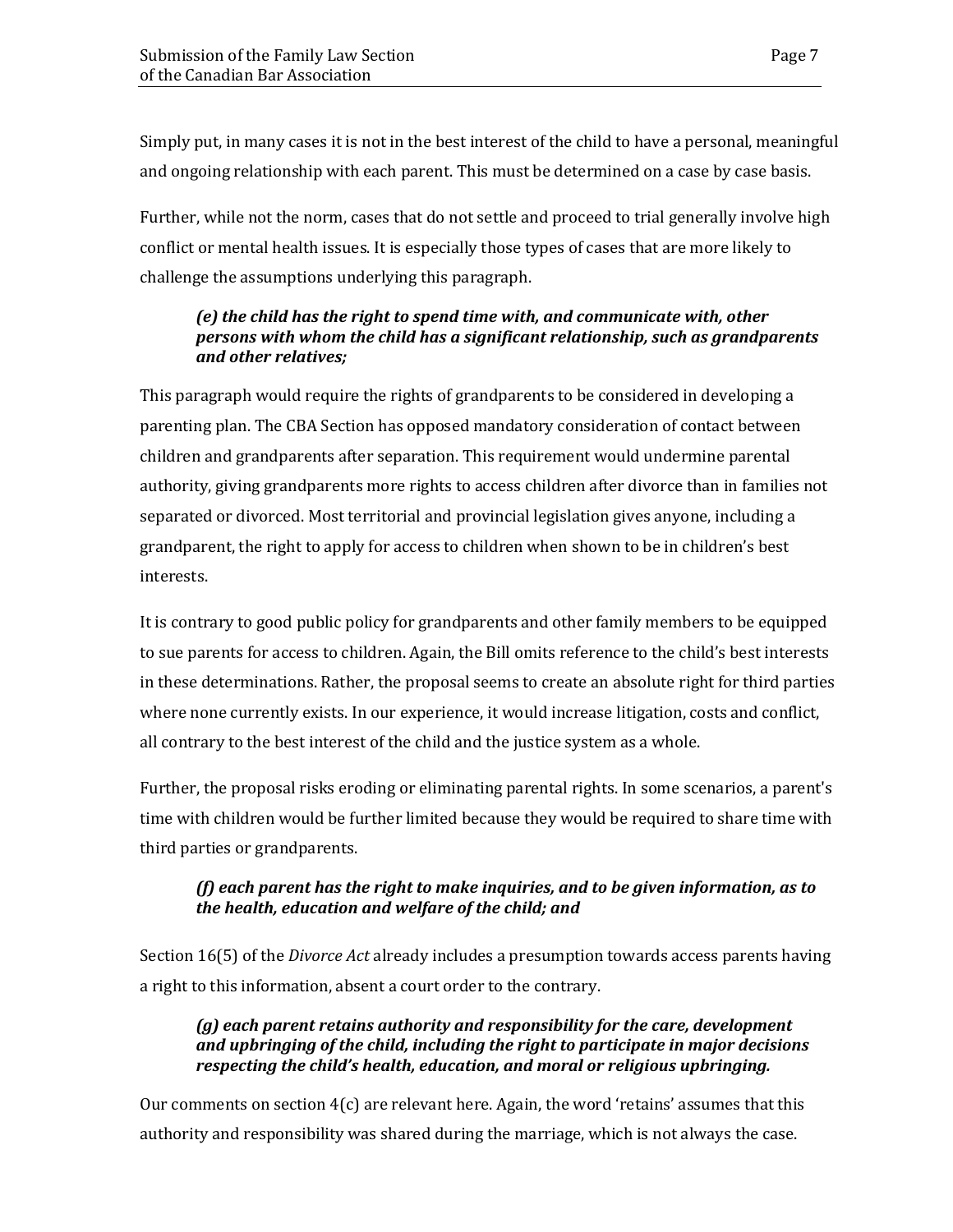*(5) If a parenting plan does not contain one or more of the principles set out in subsection (4), the court shall inquire as to the reasons for the omission.*

*(6) The court may approve a parenting plan that does not contain one or more of the principles set out in subsection (4) if the court is satisfied that doing so is in the best interests of the child.* 

These paragraphs would create a burden on parties that does not exist now, and could act as a further barrier to access to justice. They create another level for courts to manage, when resources are already frayed. Unlike child support, there is no objective baseline for measuring the reasonableness or appropriateness of the agreement as each case must be decided on its own facts.

#### *(7) In the absence of evidence to the contrary, the court may presume that a parenting plan that contains the principles set out in subsection (4) and that is agreed to by both spouses is in the best interests of the child.*

If a court can presume that a parenting plan as outlined in subsection (4) is in the best interest of the child, it is unclear how that presumption would apply for any variation or review. This paragraph could also erode court discretion on a critical issue. Custody and access cases are fact driven, and require a case by case analysis to advance the best interests of children.

# <span id="page-11-0"></span>**III. SOME SUGGESTIONS**

Bill S-202 would not address the needs of separating Canadian families. However, we offer other suggestions to improve the way that families restructure their parenting arrangements on separation or divorce. *For the Sake of the Children* concluded back in 1998 that "children are not served by legal presumptions in favour of either parent, or any particular parenting arrangement." <sup>8</sup> Its recommendations have largely not been implemented, yet continue to be relevant.

#### <span id="page-11-1"></span>**1. List Criteria for Determining the Best Interests of Children**

The Special Joint Committee recommended that the *Divorce Act* be amended to provide that shared parenting determinations under sections 16 and 17 be made on the basis of the best interests of the child, and that decision makers, including parents and judges, consider a list of criteria in determining the best interests of the child.

l <sup>8</sup> *Supra*, note 2 at 31.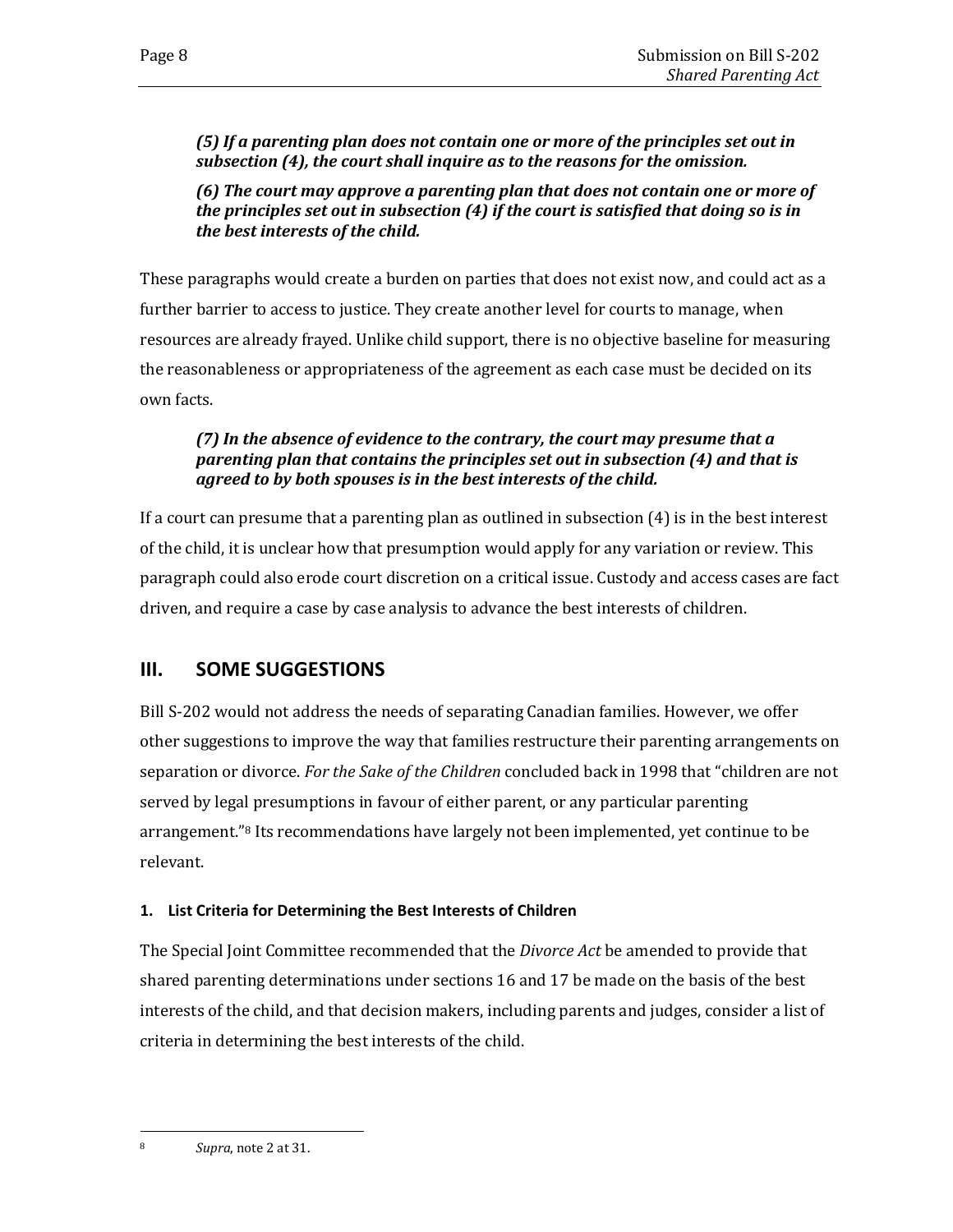Many witnesses, including the CBA Section, recommended a list of criteria or a definition of the best interests of the child to guide judges and parents applying the test.<sup>9</sup> Some provinces have enacted legislation setting out factors to consider in determining children's best interests and parental responsibilities that may be shared or divided. Federal law-makers can draw on these examples for best practices in this area.

A non-exhaustive list would improve the predictability of results and encourage consideration of factors important to the well-being of children. It would also assist parents to focus on particularly relevant factors to consider in separation. The CBA Section's list from 1998 included:

- the love, affection and emotional ties between the child and each person seeking custody or access, other members of the child's family residing with him or her, and persons involved in the child's care and upbringing
- the child's views and preferences, if they can reasonably be ascertained
- the length of time the child has lived in a stable home environment;
- the ability of each person seeking custody or access to act as a parent and fulfill the parental responsibilities set out in this Act;
- the ability and willingness of each person seeking custody to provide the child with guidance, education and necessities of life and to meet any special needs of the child;
- any plans proposed for the child's care and upbringing;
- the permanence and stability of the family unit with which it is proposed that the child will live;
- the relationship, by blood or through an adoption order, between the child and each person who is a party to the application or motion;
- the caregiving role assumed by each person applying for custody during the child's life;
- any past history of family violence perpetrated by any party applying for custody or access;
- the child's established cultural ties and religious affiliation; and
- the importance and benefit to the child of having an ongoing relationship with his or her parents.<sup>10</sup>

Given current social realities and the development of the law since 1998, we also suggest consideration of factors including:

• the impact on the child of any family violence, including:

<sup>10</sup> *Ibid.* at 4-5.

 $\overline{a}$ <sup>9</sup> CBA Family Law Section, *Custody and Access Review* (Ottawa: CBA, 1998) at 4.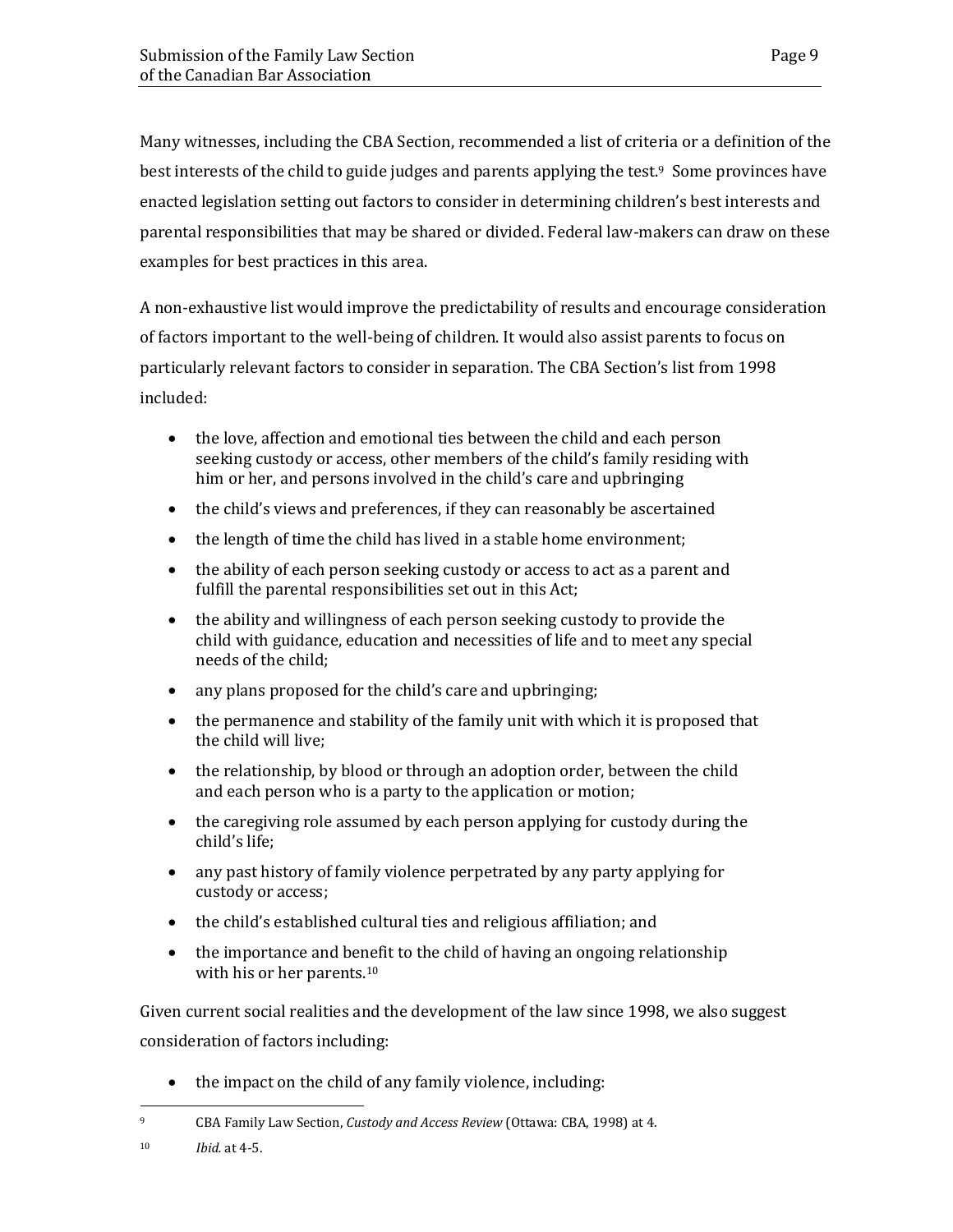- o consideration of the safety of the child and other family and household members who care for the child;
- o the child's general well-being;
- o whether the parent who perpetrated the family violence is able to care for and meet the needs of the child; and
- o the appropriateness of making an order that would require parents to co-operate on issues affecting the child
- the nature and quality of the relationship of the child, their parent, and other significant individuals in the child's extended family (defined as grandparents, aunts, uncles, cousins and non-related individuals who historically have played a key, positive and active role in the child's life);
- the child's development (physical, psychological, emotional, educational, social and moral) and needs including safety;
- the willingness and ability of each parent to cooperate and communicate respecting the child and facilitate an appropriate relationship with the other parent according to the best interests of the child;
- each parent's ability to ensure appropriate supports and resources for a child requiring accommodation to reach their full potential (e.g. children with FASD, ADHD, anxiety, etc);
- the child's cultural, linguistic, religious and spiritual upbringing and heritage.

#### <span id="page-13-0"></span>**2. Clarify parental responsibilities and change terminology**

We have previously recommended that the *Divorce Act* state that, unless a court orders otherwise as being in a child's best interests, the responsibility of parents to their children should be set out in the legislation. We support moving from the current terminology of custody and access toward language of parenting roles and responsibilities, including;

- Maintaining a loving, nurturing and supportive relationship with the child;
- Seeing to the daily needs of the child, which include housing, feeding, clothing, physical care and grooming, health care, daycare and supervision, and other activities appropriate to the developmental level of the child and the resources available to the parent;
- Consulting with the other parent regarding major issues in the health, education, religion and welfare of the child;
- Encouraging the child to foster appropriate inter-personal relationships;
- Making the child available to the other parent or spending time with the child as agreed by the parents or ordered by the court and to avoid unnecessary upset to the child, or unnecessary cost and inconvenience to the other parent;
- Exercising appropriate judgment about the child's welfare, consistent with the child's developmental level and the resources available to the parent;
- Providing financial support for the child;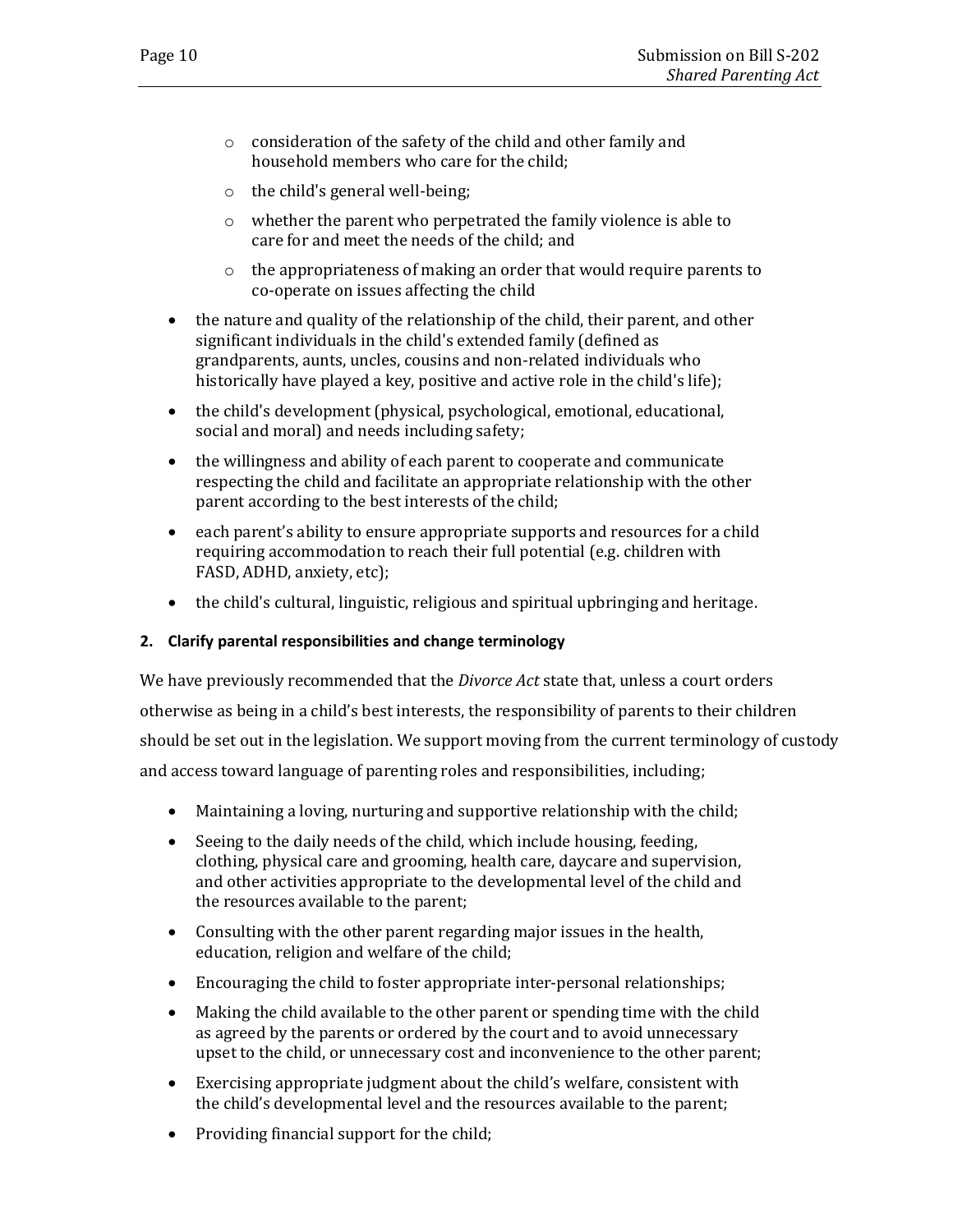Ability to protect the child from exposure to, or involvement in parenting conflicts.

#### <span id="page-14-0"></span>**3. Guidance on Relocation**

Section 16(7) of the *Divorce Act* should be clarified to give more specific direction around relocation. It might also mandate a notice period if either parent plans to relocate, subject only to an exception due to unforeseen circumstances.

#### <span id="page-14-1"></span>**4. Training for Police Officers**

Selected officers in each police force could receive specialized training and education to enable them to intervene in difficult family situations involving children, including child protection, domestic violence and access enforcement.

#### <span id="page-14-2"></span>**5. Parental Education**

Concepts of cooperative parenting in the best interests of children could be advanced by requiring separating spouses to attend a government-funded parental education program before commencing litigation for custody and access issues. More resources and better information would better equip parents to promote the best possible outcomes for their children through their post-separation behaviour and decision-making. However, the requirement must not become another barrier to access to justice for people in remote locations.

#### <span id="page-14-3"></span>**6. Access to Dispute Resolution**

Improving parents' access to dispute resolution strategies outside the court system would have a significant positive effect on families and children. The federal government should dedicate resources immediately for a wide range of services to divert separating spouses from the litigation process when addressing custody and access issues. There are many routes to resolving parenting arrangements in a manner that minimizes stress, cost and impact on families, outside the court process. Too often, families are either unaware or unable to afford these services.

#### <span id="page-14-4"></span>**7. Expanded Use of Unified Family Courts**

Expanded use of unified family courts would foster expertise and improve services for families, increasing much needed access to justice.